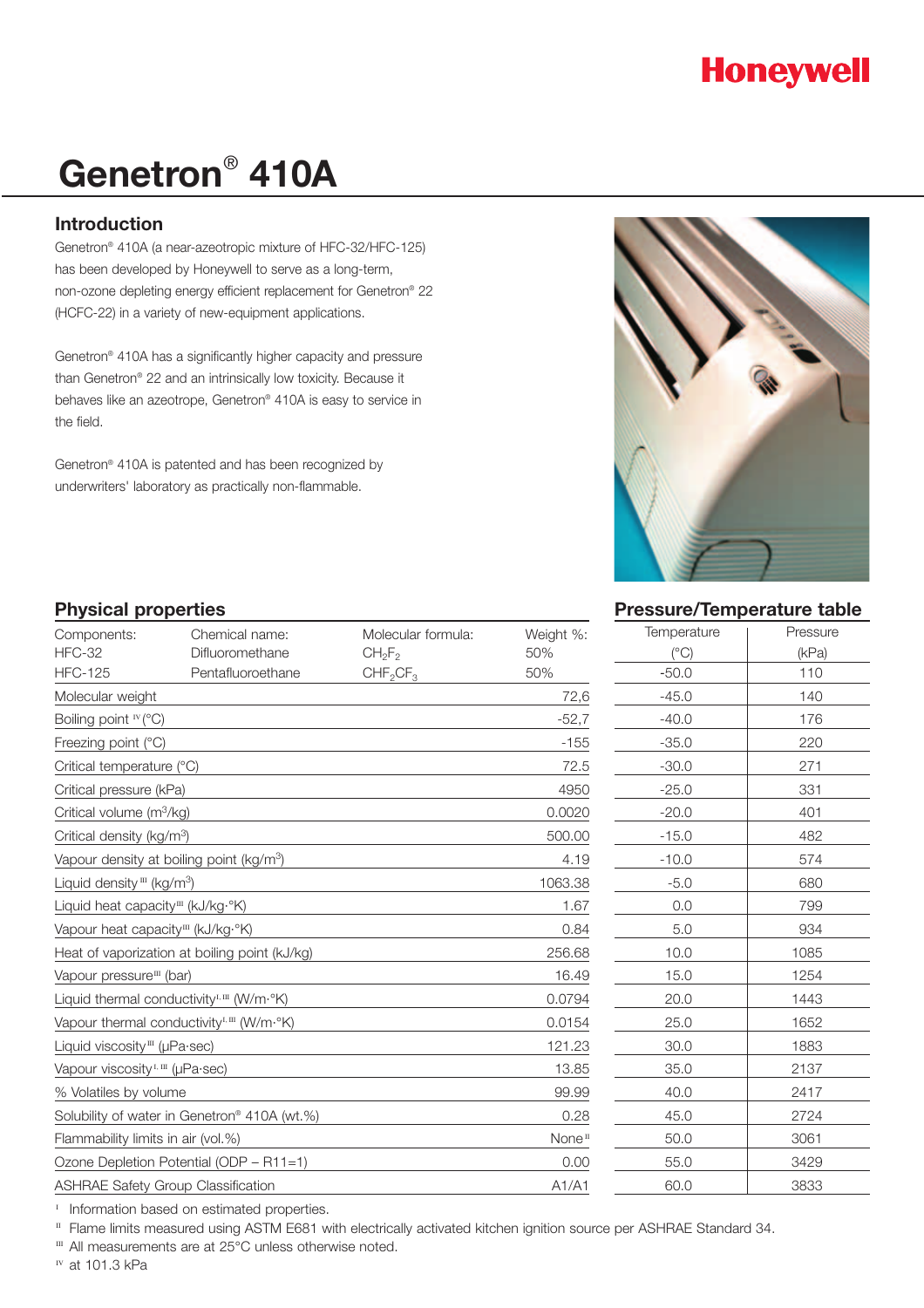## **Compatibility with plastics and elastomers**

The table below is a summary of materials compatibility data resulting from tests performed by Honeywell and other worldwide industry organisations. Since there are many different grades and formulations of these materials, we recommend that compatibility testing be performed on the specific grade of

materials under consideration when designing new systems. This data should be used only as a guide to the compatibility of materials with Genetron® 410A.

The rankings in the table should be used with caution since they are judgements based on limited samplings. Customers should consult with the manufacturer or conduct further independent testing.

## **Compatibility with plastics and elastomers**

| <b>Material</b>                     | Genetron <sup>®</sup> 410A |
|-------------------------------------|----------------------------|
| Ethylene-Propylene Diene Terpolymer | S                          |
| Ethylene-Propylene Copolymer        | S                          |
| Chlorosulfonated Polyethylene       | S                          |
| Chlorinated Polyethylene            | Su                         |
| Neoprene (Chloroprene)              | S                          |
| Epichlorohydrin                     | Su                         |
| <b>Fluorinated Rubbers</b>          | U                          |
| Silicone                            | Su                         |
| Polyurethane                        | Su                         |
| Nitriles                            | Su                         |
| H-NBR                               | Su                         |
| <b>Butyl Rubber</b>                 | Su                         |
| Polysulfide                         | S                          |
| Nylon                               | S                          |
| Polytetrafluoroethylene             | S                          |
| <b>PEEK</b>                         | S                          |
| <b>ABS</b>                          | U                          |
| Polypropylene                       | Su                         |
| Polyphenyl Sulfide                  | U                          |
| Polyethylene Terephthalate          | Su                         |
| Polysulfone                         | Su                         |
| Polyimide                           | S                          |
| Polyetherimide                      | S                          |
| Polyphthalamide                     | Su                         |
| Polyamideimide                      | S                          |
| Acetal                              | Su                         |
| Phenolic                            | S                          |

S: Suitable

Su: Suitable with some exceptions

U: Unsuitable

## **Applications Air-conditioning**

Genetron® 410A is an ideal non-ozone depleting, long-term replacement for Genetron® 22 in new residential and light commercial unitary air conditioning systems. In new systems optimised for its use, with either scroll or reciprocating compressors, Genetron® 410A has shown in tests to have a 5-to-6 percent higher Energy Efficiency Rating (EER) than Genetron® 22. Genetron® 410A also has a higher capacity and pressure than Genetron® 22, enabling the design of smaller, more compact air-conditioning equipment.

#### **Chillers**

Genetron® 410A serves as an excellent refrigerant in newly designed chillers, particularly positive displacement chillers.

#### **Commercial refrigeration**

Genetron® 410A may be used as a replacement for Genetron® 22 in new medium and low temperature commercial refrigeration systems, including supermarket display cases and refrigerated transport. Genetron® 410A can serve as a replacement for refrigerants like R-13B1 in new lowtemperature industrial refrigeration systems and can be used as a retrofit gas of existing R-13B1 systems.

## **Solubility of water**

The solubility of water in Genetron® 410A is shown in the graph below.

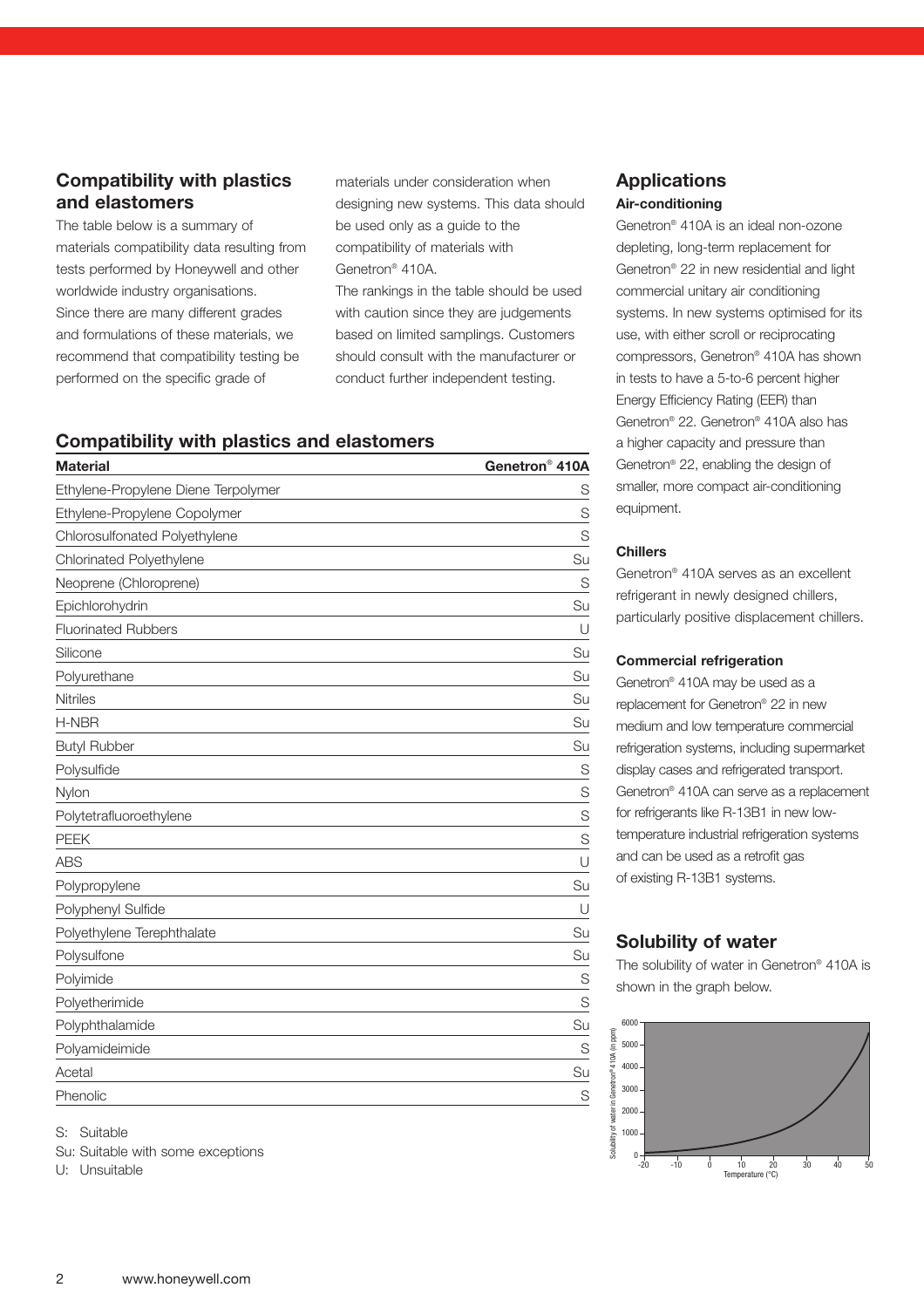## **Safety**

Honeywell recommends reading the Material Safety Data sheet (MSDS) before using Genetron® 410A.

#### **Toxicity**

Genetron® 410A can be safely used in all of its intended applications, based on data developed by the Program for Alternative Fluorocarbon Toxicity Testing (PAFT 1).

#### **Leaks**

If a large release of Genetron® 410A as vapour occurs, the area should be evacuated immediately. Vapour may concentrate near the floor, displacing available oxygen. Once the area is evacuated, it must be ventilated using blowers or fans to circulate the air at floor-level.

#### **Flammability**

According to ASHRAE Standard 34, Genetron® 410A is classified in safety group A1/A1, i.e., it is non-flammable at 1 atm. pressure (101.3 kPa) and 18°C.

## **Leak detection**

Use leak detectors for pinpointing leaks or for monitoring an entire room on a continual basis. Leak detectors are important for refrigerant conservation, equipment protection and performance, reduction of emissions and protection of those coming in contact with the system. Leak testing should not be performed with mixtures of air and Genetron® 410A under pressure. Since Genetron® 410A is an HFC mixture, use a leak detector capable of detecting an HFC gas.

## **Retrofitting existing systems**

Genetron® 410A is a leading, long-term non-ozone-depleting candidate to replace Genetron® 22 due to its many favourable performance characteristics. However, the performance properties which make it an attractive candidate to replace Genetron® 22 in new equipment -- higher capacity and higher pressure -- make it difficult to be used in existing systems designed for Genetron® 22. In most cases, mandatory changes would include compressors and thermostatic expansion valves. Condensers and other high-pressure-side components may also require replacing. Depending on the applicable design standard for pressurecontaining components and the particular design, even low-pressure-side components may require changing. Provided local building codes permit, and equipment manufacturers approve, it may be possible to retain the indoor coil and inter-connecting lines. Hoses and manifold-sets require the range from 55 bar high side and 35 low side.



## **Environmental considerations**

Genetron® 410A is a halogenated hydrocarbon. Treatment or disposal of wastes generated by use of this product may require special consideration, depending on the nature of the wastes and the means of discharge, treatment or disposal. For more information, refer to the MSDS.

## **Storage and handling**

Genetron® 410A must be only liquid charged into a system to ensure proper refrigerant composition and system performance.

#### **Bulk and cylinder**

Genetron® 410A has a higher vapour pressure compared to most of the current refrigerants, particularly Genetron® 22 (HCFC-22). For this reason, Genetron® 410A must be handled with careful attention to the design pressure rating of the handling equipment. All storage shipping containers - - cylinders, storage tanks, ISO containers, tank trailers or tank cars -- must be specifically designed to handle Genetron® 410A. Another important handling practice that must be followed for Genetron® 410A is to ensure that all transfers be executed by using liquid charging instead of vapour charging. This practice will help minimise compositional changes. To help facilitate liquid charging, all cylinders are equipped with dip-tubes. Keep cylinders of Genetron® 410A out of direct sunlight, especially in warm weather.

Genetron® 410A expands significantly when heated, reducing the amount of vapour space left in the cylinder. Once the cylinder becomes liquid-full, any further rise in temperature can cause it to burst, potentially resulting in serious personal injury. Never allow a cylinder to get warmer than 52°C.